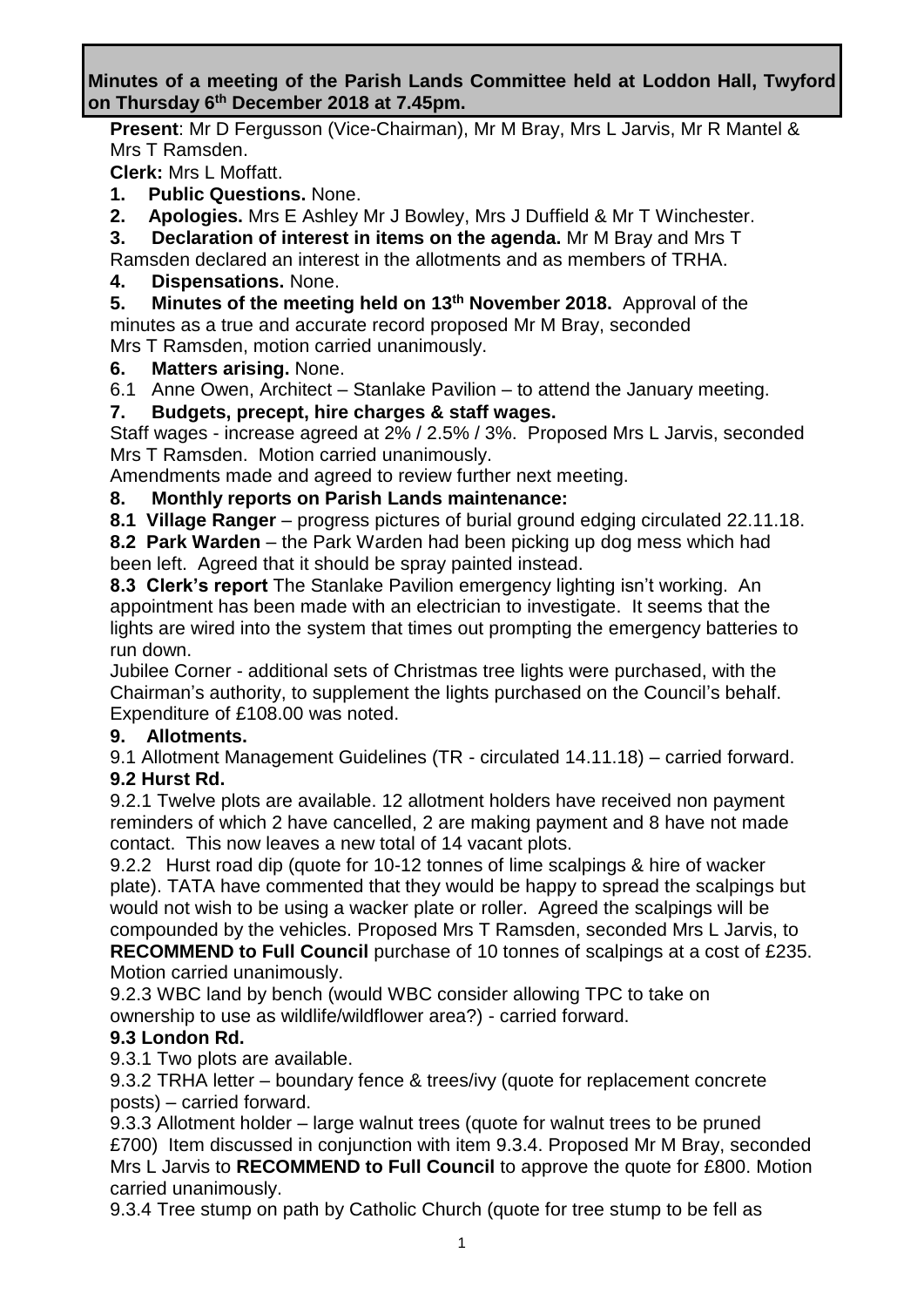close to ground as possible £100) As above.

9.3.4 Handrail costs - £220. Proposed Mrs T Ramsden, seconded Mrs L Jarvis to **RECOMMEND to Full Council** to approve the quote of £220 to purchase the handrail scaffolding parts. Motion carried unanimously.

9.3.5 Allotment holder with spiky posts. The allotment holder has been asked to remove/make safe the spiky tops to the posts. Agreed to request that the allotment holder places bottes on top of the posts.

9.3.6 Allotment holder complaint about another plot. Noted.

# **10.0 Millennium Garden, Jubilee Corner, Burial Ground & War Memorial.**

10.1 Report on cremations & burial – none to report.

10.2 Report on memorials – none to report.

**11.0 Bell Corner.** No items to report.

## **12.0 King George V Recreation Ground.**

12.1 CCTV – Quote for replacement system. A quote had been sought to replace the cctv cameras and cabling. Agreed for the clerk to obtain a second quote so that the Council can compare costs and consider this further.

12.2 Replacement bins update – awaiting delivery of bins.

12.3 Parish Lands Management Plan – update for Twyford in Bloom - carry forward.

12.4 Resident with concrete posts on KGVR side – work complete - photos circulated 21.11.18.

12.5 Review of signage following the annual risk assessment – email circulated 07.11.18. Awaiting list of signage to be replaced and costings.

12.6 Aerial runway seat to be replaced on Monday 3rd December. Mrs Jarvis confirmed that she will check the works and confirm to the clerk that payment can be made.

### **13.0 Stanlake Meadow.**

13.1 Information following Shaun Virtue Visit – clerk to follow this up.

13.2 Tree risk assessment – quote to cover both allotment sites, both recreation grounds, burial ground & Jubilee Corner (quote) – carried forward

13.3 Barnes Fitness request to hold fun run tough mudder 06.10.19. The committee welcomed the idea and unanimously approved the idea and date subject to the usual public liability insurance and risk assessments.

13.4 Revised telecom proposal for consideration. An increased offer of £35,000 had been received. Carried forward.

13.5 Request for use of field for fitness trail workouts. A request for use of the Stanlake Meadow fitness trail to hold circuits classes on Friday and Saturday mornings were approved. Agreed a deposit of £150 for the car park key. Proposed Mr R Mantel, seconded Mrs T Ramsden a charge of £50 a month. Motion carried nem con.

## **14.0 Stanlake Pavilion.**

14.1 Colleton School Lease (RA) – carried forward.

14.2 Cleaning – the clerk reported on the cleaning. A checklist has been issued and it is being reviewed weekly. Mrs Ramsden offered to attend with the clerk on Monday to do a joint check. Agreed to report back next meeting.

14.3 Fire Safety inspection – purchase of 2x fire extinguishers made. Noted

## **15.0 Risk Assessments.** Carried forward.

## **16.0 Correspondence –**

16.1 Centenary Fields Legacy - saying "Thank You" to the World War I generation (circulated 08.11.18) Noted.

**17.0 Date of next meeting – Tuesday 15th January 2019 at Loddon Hall.**